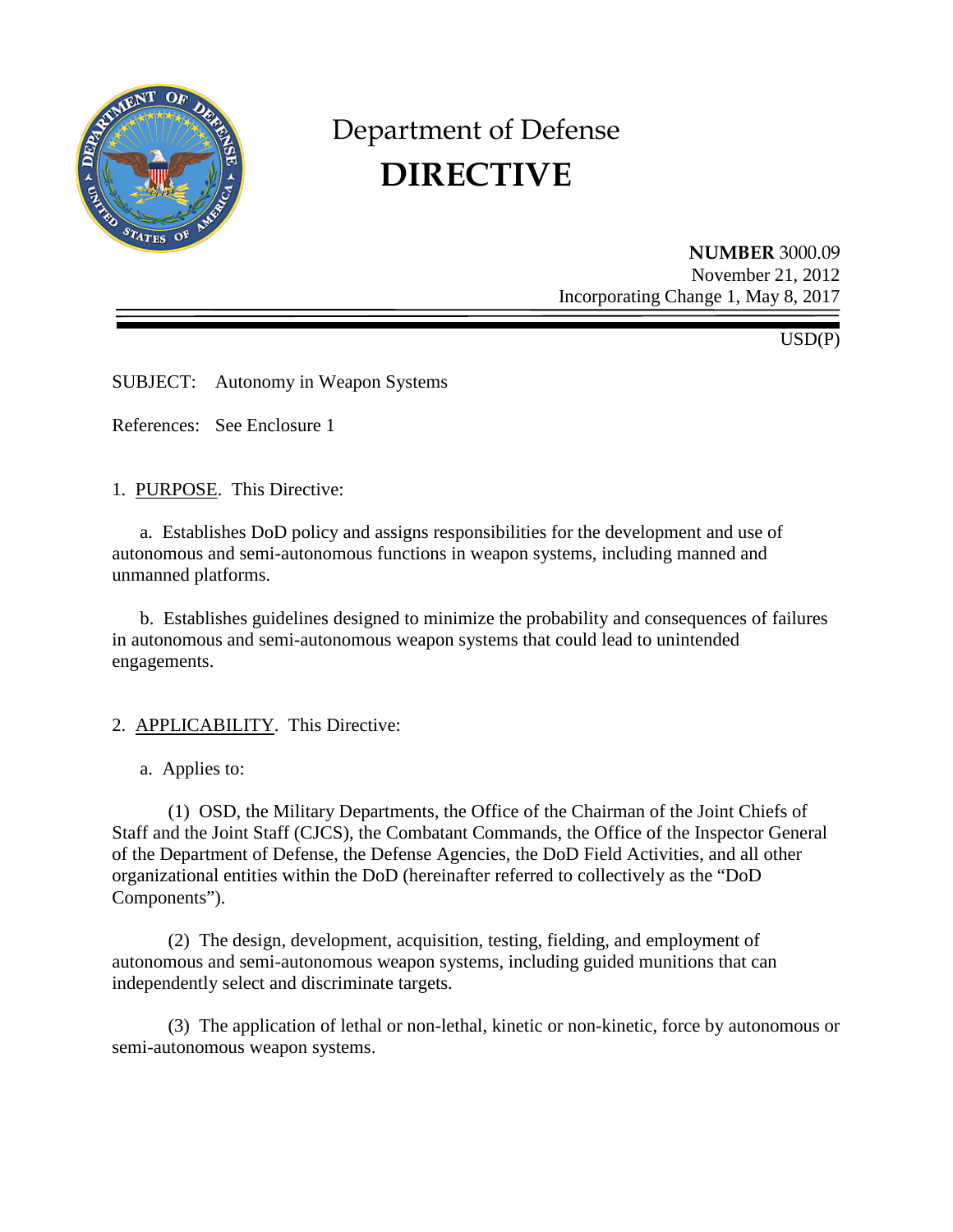b. Does not apply to autonomous or semi-autonomous cyberspace systems for cyberspace operations; unarmed, unmanned platforms; unguided munitions; munitions manually guided by the operator (e.g., laser- or wire-guided munitions); mines; or unexploded explosive ordnance.

3. DEFINITIONS. See Glossary.

4. POLICY. It is DoD policy that:

a. Autonomous and semi-autonomous weapon systems shall be designed to allow commanders and operators to exercise appropriate levels of human judgment over the use of force.

(1) Systems will go through rigorous hardware and software verification and validation (V&V) and realistic system developmental and operational test and evaluation (T&E) in accordance with the guidelines in Enclosure 2. Training, doctrine, and tactics, techniques, and procedures (TTPs) will be established. These measures will ensure that autonomous and semiautonomous weapon systems:

(a) Function as anticipated in realistic operational environments against adaptive adversaries.

(b) Complete engagements in a timeframe consistent with commander and operator intentions and, if unable to do so, terminate engagements or seek additional human operator input before continuing the engagement.

(c) Are sufficiently robust to minimize failures that could lead to unintended engagements or to loss of control of the system to unauthorized parties.

(2) Consistent with the potential consequences of an unintended engagement or loss of control of the system to unauthorized parties, physical hardware and software will be designed with appropriate:

(a) Safeties, anti-tamper mechanisms, and information assurance in accordance with DoD Instruction 8500.01 (Reference (a)).

(b) Human-machine interfaces and controls.

(3) In order for operators to make informed and appropriate decisions in engaging targets, the interface between people and machines for autonomous and semi-autonomous weapon systems shall:

(a) Be readily understandable to trained operators.

(b) Provide traceable feedback on system status.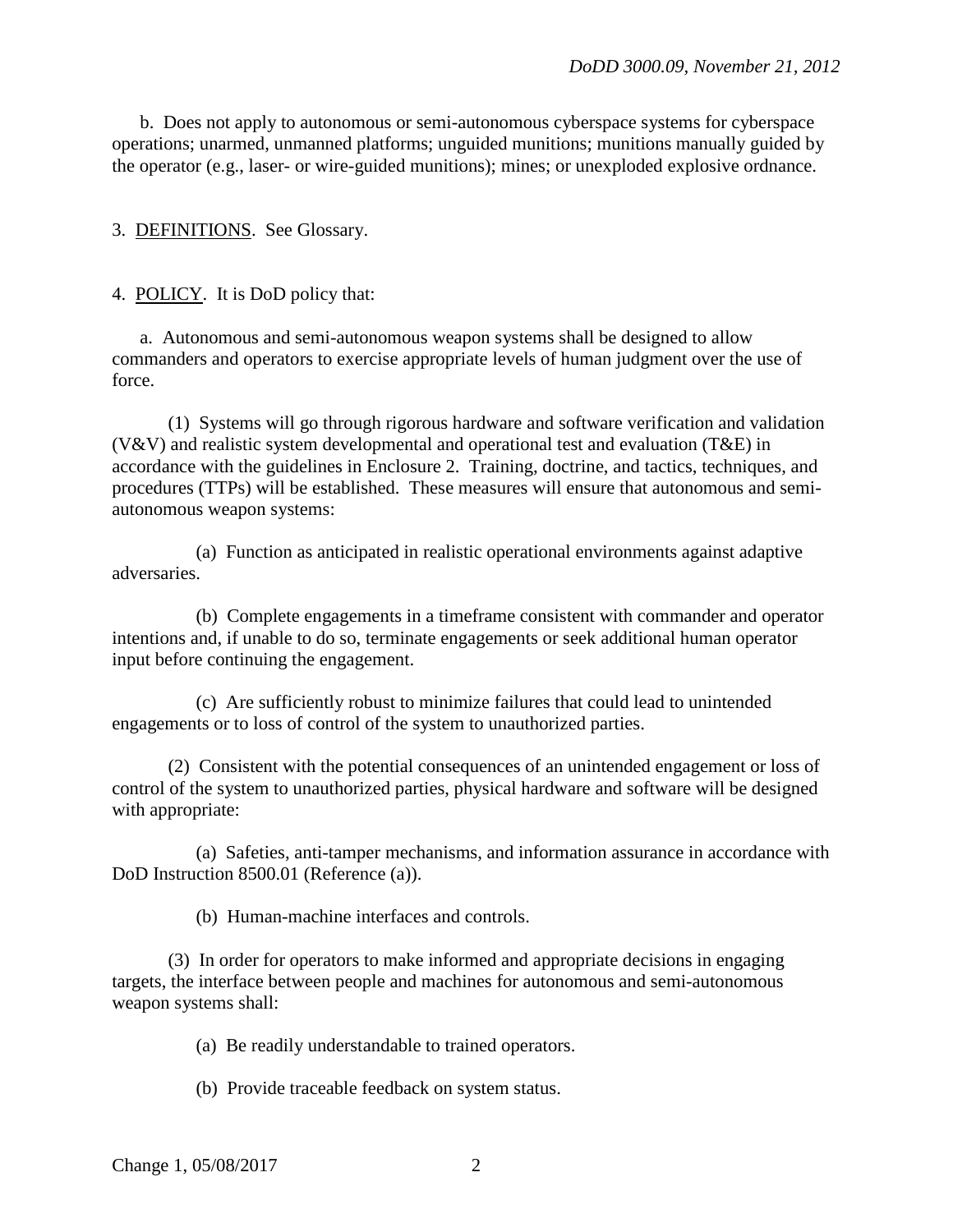(c) Provide clear procedures for trained operators to activate and deactivate system functions.

b. Persons who authorize the use of, direct the use of, or operate autonomous and semiautonomous weapon systems must do so with appropriate care and in accordance with the law of war, applicable treaties, weapon system safety rules, and applicable rules of engagement (ROE).

c. Autonomous and semi-autonomous weapon systems intended to be used in a manner that falls within the policies in subparagraphs  $4.c.(1)$  through  $4.c.(3)$  will be considered for approval in accordance with the approval procedures in DoD Directive 5000.01 (Reference (b)), DoD Instruction 5000.02 (Reference (c)), and other applicable policies and issuances.

(1) Semi-autonomous weapon systems (including manned or unmanned platforms, munitions, or sub-munitions that function as semi-autonomous weapon systems or as subcomponents of semi-autonomous weapon systems) may be used to apply lethal or non-lethal, kinetic or non-kinetic force. Semi-autonomous weapon systems that are onboard or integrated with unmanned platforms must be designed such that, in the event of degraded or lost communications, the system does not autonomously select and engage individual targets or specific target groups that have not been previously selected by an authorized human operator.

(2) Human-supervised autonomous weapon systems may be used to select and engage targets, with the exception of selecting humans as targets, for local defense to intercept attempted time-critical or saturation attacks for:

- (a) Static defense of manned installations.
- (b) Onboard defense of manned platforms.

(3) Autonomous weapon systems may be used to apply non-lethal, non-kinetic force, such as some forms of electronic attack, against materiel targets in accordance with DoD Directive 3000.03E (Reference (d)).

d. Autonomous or semi-autonomous weapon systems intended to be used in a manner that falls outside the policies in subparagraphs  $4.c.(1)$  through  $4.c.(3)$  must be approved by the Under Secretary of Defense for Policy (USD(P)); the Under Secretary of Defense for Acquisition, Technology, and Logistics (USD(AT&L)); and the CJCS before formal development and again before fielding in accordance with the guidelines in Enclosure 3, References (b) and (c), and other applicable policies and issuances.

e. International sales or transfers of autonomous and semi-autonomous weapon systems will be approved in accordance with existing technology security and foreign disclosure requirements and processes, in accordance with DoD Directive 5111.21 (Reference (e)).

5. RESPONSIBILITIES. See Enclosure 4.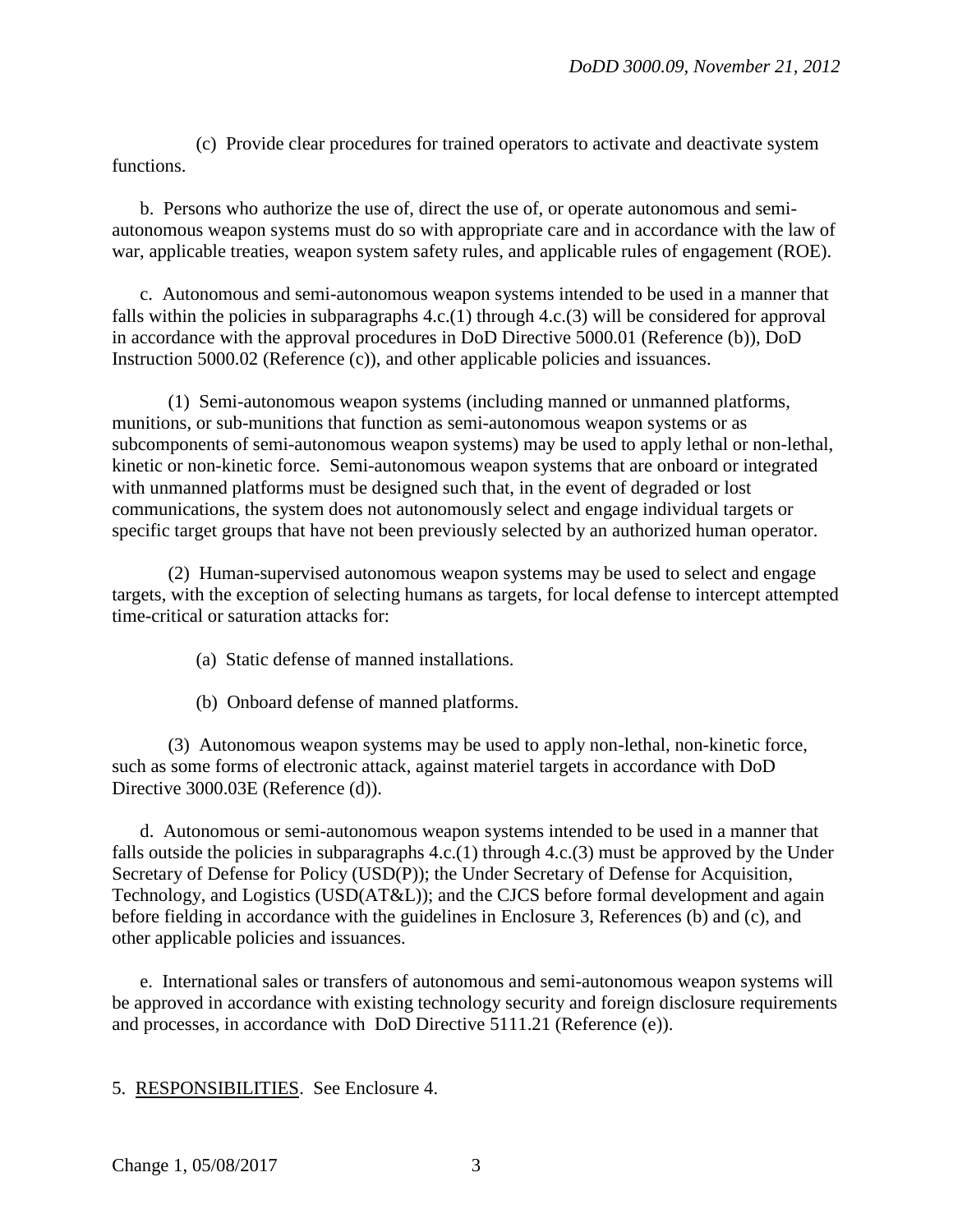6. RELEASABILITY. Cleared for public release. This Directive is available on the DoD Issuances Website at http://www.dtic.mil/whs/directives.

7. SUMMARY OF CHANGE 1. The changes to this issuance are administrative and update organizational titles and references for accuracy.

8. EFFECTIVE DATE. This Directive is effective November 21, 2012.

Ashton B. Carter Deputy Secretary of Defense

Enclosures

- 1. References
- 2. V&V and T&E of Autonomous and Semi-Autonomous Weapon Systems
- 3. Guidelines for Review of Certain Autonomous or Semi-Autonomous Weapon Systems 4. Responsibilities

Glossary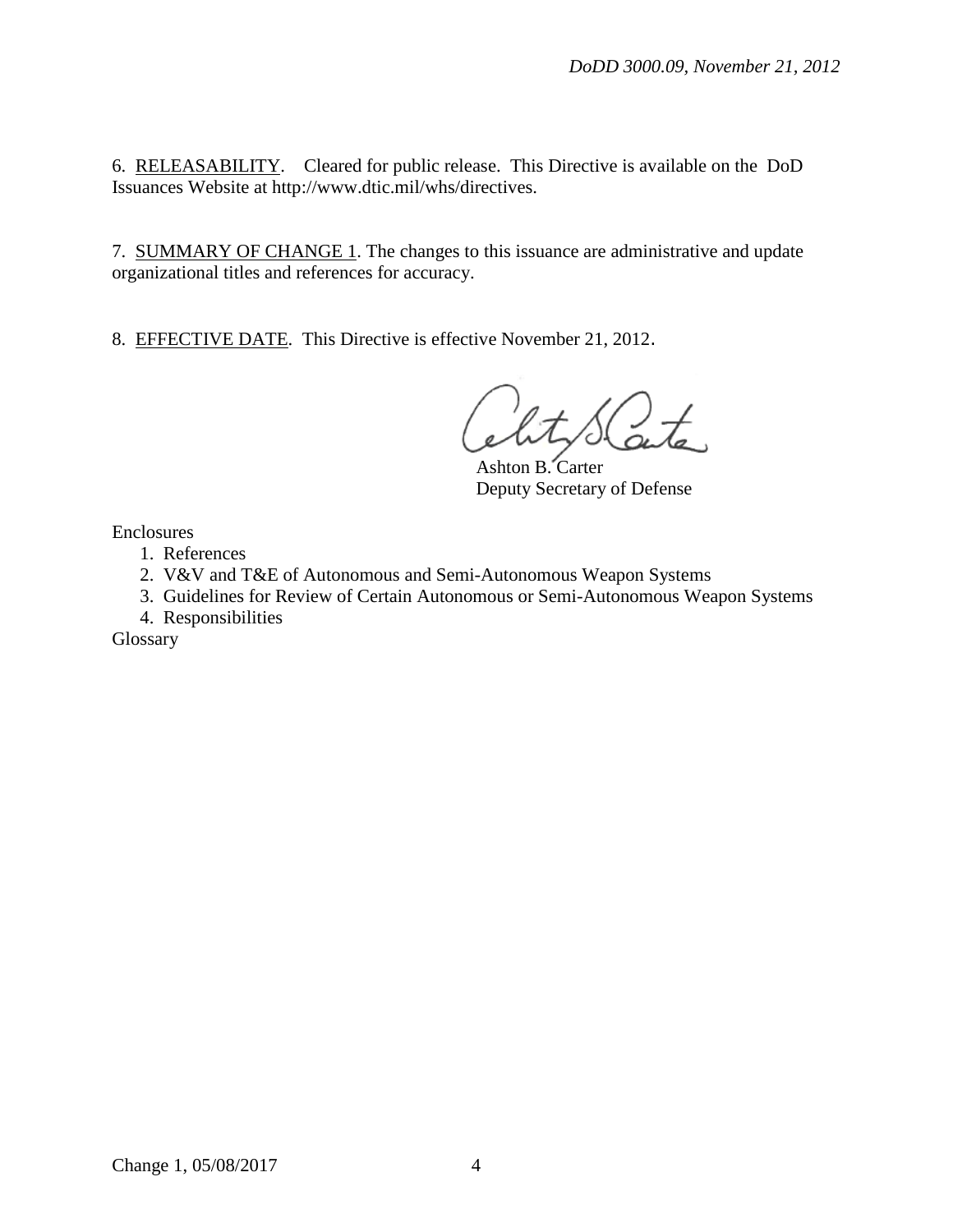# REFERENCES

- (a) DoD Instruction 8500.01, "Cybersecurity," March 14, 2014
- (b) DoD Directive 5000.01, "The Defense Acquisition System," May 12, 2003, as amneded
- (c) DoD Instruction 5000.02, "Operation of the Defense Acquisition System," January 7, 2015, as amended
- (d) DoD Directive 3000.03E, "DoD Executive Agent for Non-Lethal Weapons (NLW), and NLW Policy," April 25, 2013, as amended
- (e) DoD Directive 5111.21, "Arms Transfer and Technology Release Senior Steering Group and Technology Security and Foreign Disclosure Office," October 14, 2014
- (f) DoD Directive 2311.01E, "DoD Law of War Program," May 9, 2006, as amended
- (g) DoD Directive 1322.18, "Military Training," January 13, 2009, as amended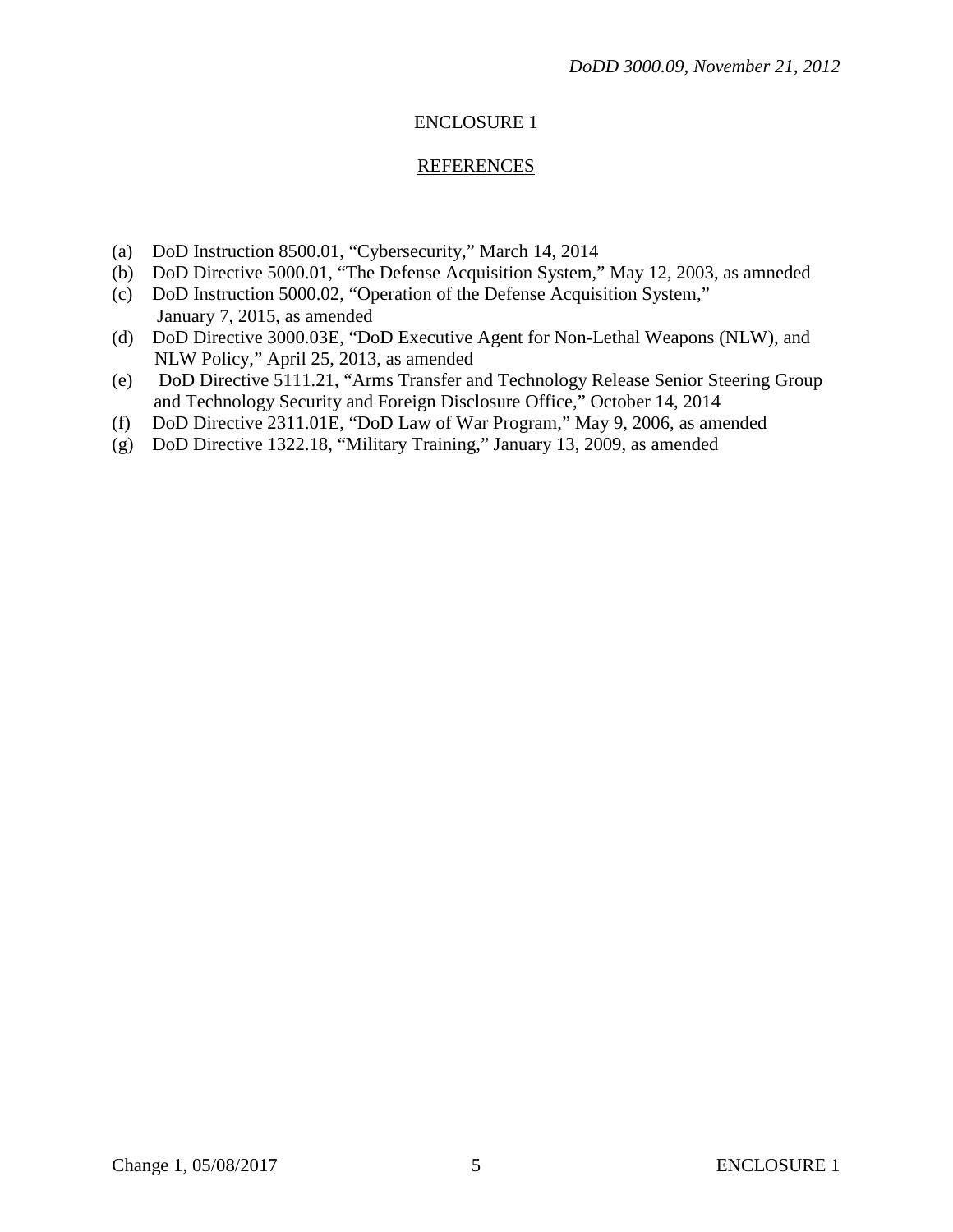# V&V AND T&E OF AUTONOMOUS AND SEMI-AUTONOMOUS WEAPON SYSTEMS

To ensure autonomous and semi-autonomous weapon systems function as anticipated in realistic operational environments against adaptive adversaries and are sufficiently robust to minimize failures that could lead to unintended engagements or to loss of control of the system, in accordance with subparagraph 4.a.(1) above the signature of this Directive:

a. Systems will go through rigorous hardware and software V&V and realistic system developmental and operational T&E, including analysis of unanticipated emergent behavior resulting from the effects of complex operational environments on autonomous or semiautonomous systems.

b. After initial operational test and evaluation (IOT&E), any further changes to the system will undergo V&V and T&E in order to ensure that critical safety features have not been degraded.

(1) A regression test of the software shall be applied to validate critical safety features have not been degraded. Automated regression testing tools will be used whenever feasible. The regression testing shall identify any new operating states and changes in the state transition matrix of the autonomous or semi-autonomous weapon system.

(2) Each new or revised operating state shall undergo integrated T&E to characterize the system behavior in that new operating state. Changes to the state transition matrix may require whole system follow-on operational T&E, as directed by the Director of Operational Test and Evaluation (DOT&E).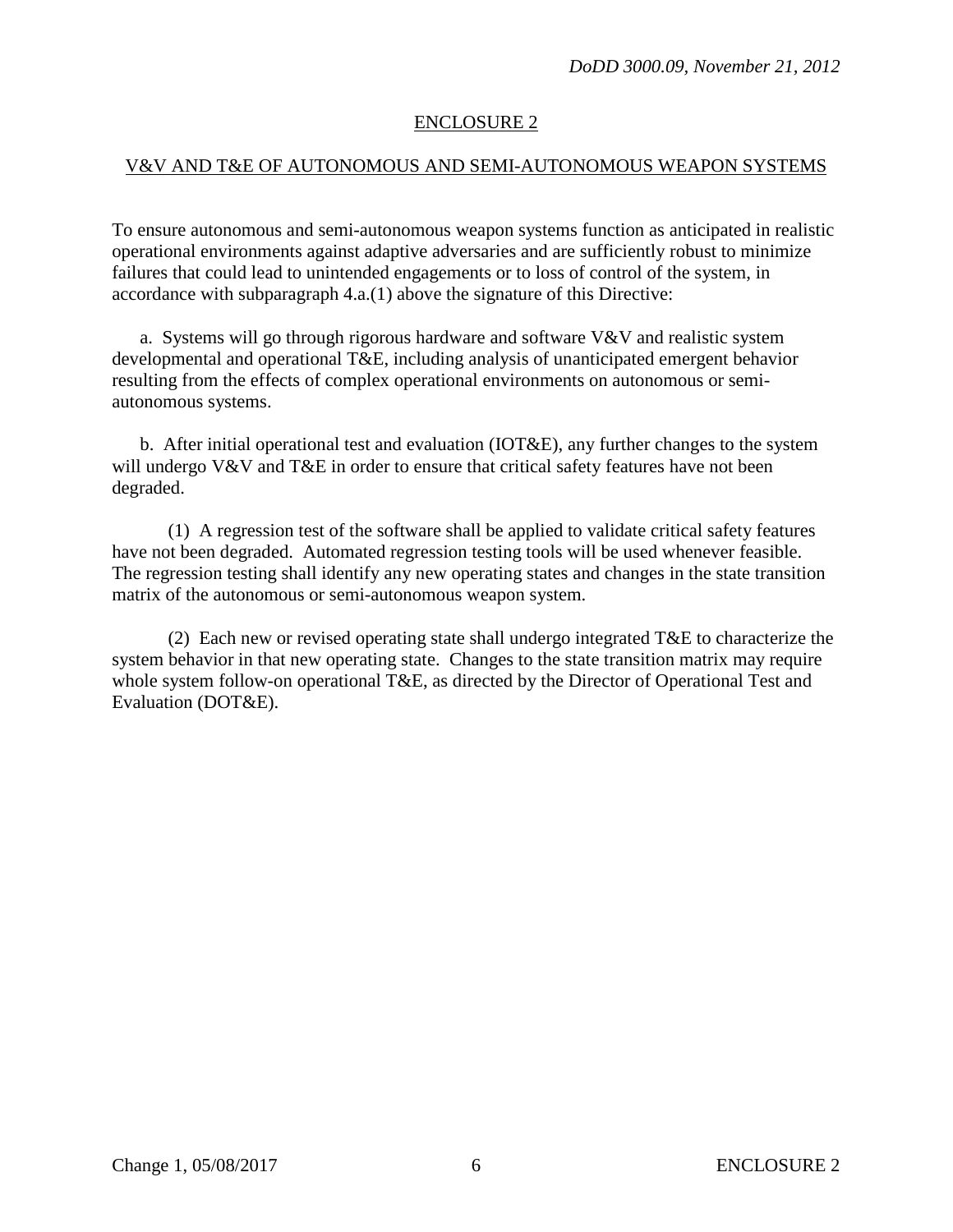# GUIDELINES FOR REVIEW OF CERTAIN AUTONOMOUS OR SEMI-AUTONOMOUS WEAPON SYSTEMS

1. Autonomous or semi-autonomous weapon systems intended to be used in a manner that falls outside the policies in subparagraphs 4.c.(1) through 4.c.(3) above the signature of this Directive must be approved by the USD(P), USD(AT&L), and CJCS before formal development and again before fielding.

a. Before a decision to enter into formal development, the USD(P), USD(AT&L), and CJCS shall ensure:

(1) The system design incorporates the necessary capabilities to allow commanders and operators to exercise appropriate levels of human judgment in the use of force.

(2) The system is designed to complete engagements in a timeframe consistent with commander and operator intentions and, if unable to do so, to terminate engagements or seek additional human operator input before continuing the engagement.

(3) The system design, including safeties, anti-tamper mechanisms, and information assurance in accordance with Reference (a), addresses and minimizes the probability or consequences of failures that could lead to unintended engagements or to loss of control of the system.

(4) Plans are in place for V&V and T&E to establish system reliability, effectiveness, and suitability under realistic conditions, including possible adversary actions, to a sufficient standard consistent with the potential consequences of an unintended engagement or loss of control of the system.

(5) A preliminary legal review of the weapon system has been completed, in coordination with the General Counsel of the Department of Defense (GC, DoD) and in accordance with References (b) and (c), DoD Directive 2311.01E (Reference (f)), and, where applicable, Reference (d).

b. Before fielding, the USD(P), USD(AT&L), and CJCS shall ensure:

(1) System capabilities, human-machine interfaces, doctrine, TTPs, and training have demonstrated the capability to allow commanders and operators to exercise appropriate levels of human judgment in the use of force and to employ systems with appropriate care and in accordance with the law of war, applicable treaties, weapon system safety rules, and applicable ROE.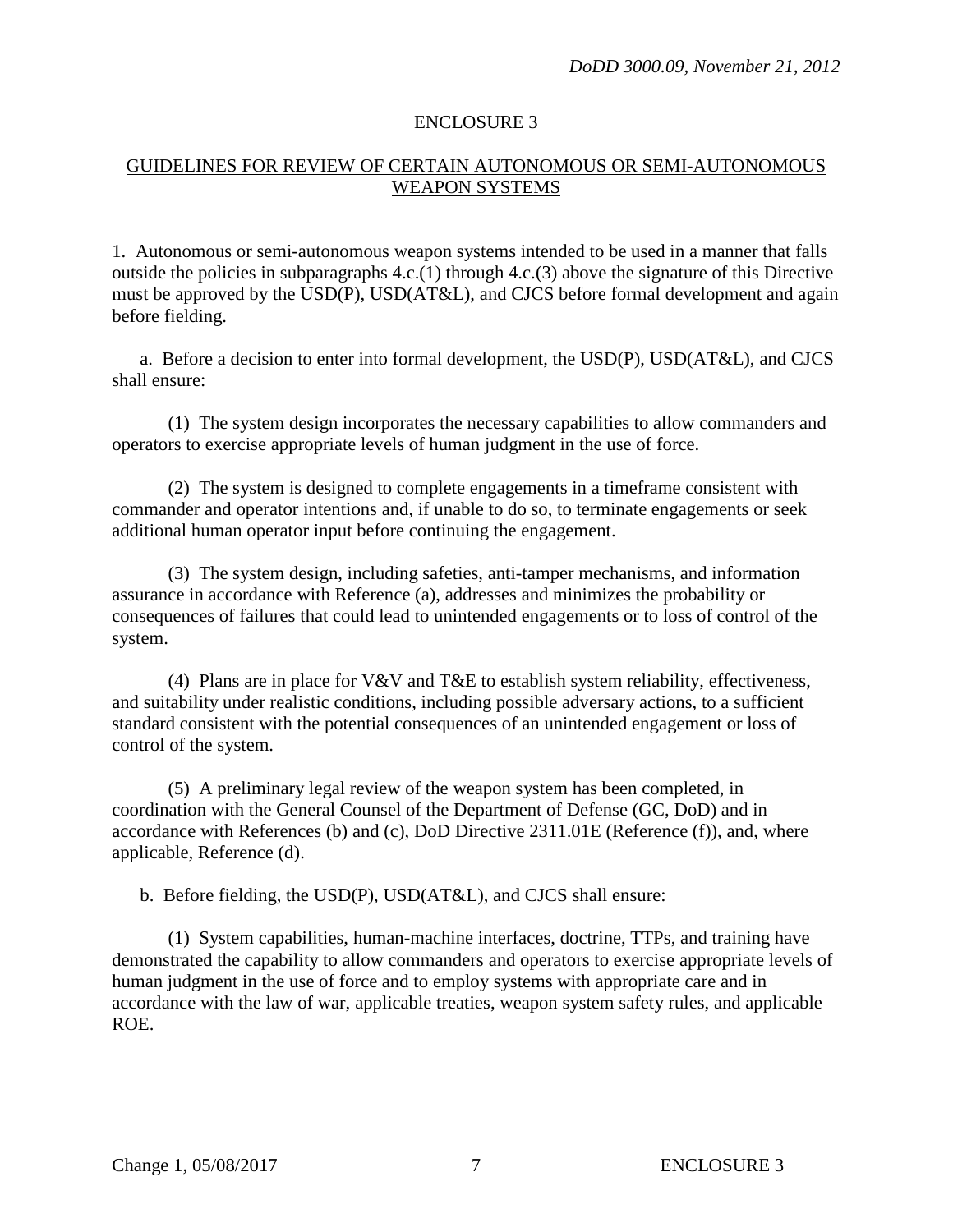(2) Sufficient safeties, anti-tamper mechanisms, and information assurance in accordance with Reference (a) have been implemented to minimize the probability or consequences of failures that could lead to unintended engagements or to loss of control of the system.

(3) V&V and T&E assess system performance, capability, reliability, effectiveness, and suitability under realistic conditions, including possible adversary actions, consistent with the potential consequences of an unintended engagement or loss of control of the system.

(4) Adequate training, TTPs, and doctrine are available, periodically reviewed, and used by system operators and commanders to understand the functioning, capabilities, and limitations of the system's autonomy in realistic operational conditions.

(5) System design and human-machine interfaces are readily understandable to trained operators, provide traceable feedback on system status, and provide clear procedures for trained operators to activate and deactivate system functions.

(6) A legal review of the weapon system has been completed, in coordination with the GC, DoD, and in accordance with References (b), (c), (f), and, where applicable, Reference (d).

2. The USD(P), USD(AT&L), and CJCS may request a Deputy Secretary of Defense waiver for the requirements outlined in section 1 of this enclosure, with the exception of the requirement for a legal review, in cases of urgent military operational need.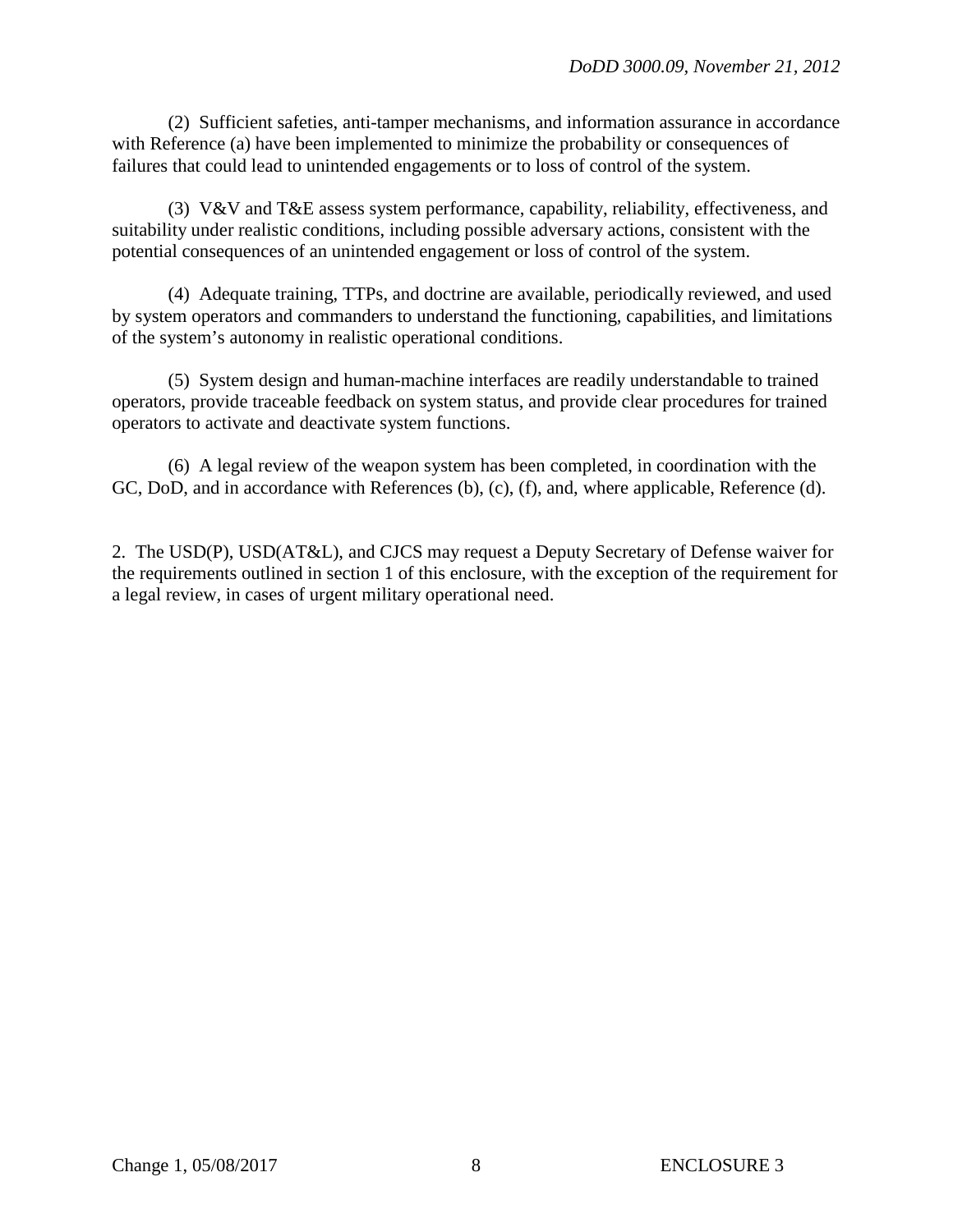#### **RESPONSIBILITIES**

#### 1. USD(P). The USD(P) shall:

a. Provide policy oversight for the development and employment of autonomous and semiautonomous weapon systems*.* 

b. In coordination with the USD(AT&L) and CJCS, review and consider for approval weapon systems submitted in accordance with paragraph 4.d. above the signature of this Directive.

c. Review, as necessary, the appropriateness of guidance established in accordance with this Directive given the continual advancement of new technologies and changing warfighter needs.

d. Approve the DoD position on international sales or transfers of autonomous and semiautonomous weapon systems in accordance with existing technology security and foreign disclosure requirements and processes.

# 2. USD(AT&L). The USD(AT&L) shall:

a. Provide principal oversight responsibility for the establishment and enforcement of standards for testing, safety and reliability, hardware and software V&V, anti-tamper mechanisms, and information assurance in accordance with Reference (a), for autonomous and semi-autonomous weapon systems in order to minimize the probability and consequences of failures that could lead to unintended engagements or to loss of control of the system.

b. Provide principal oversight responsibility for the establishment of science and technology and research and development priorities for autonomy in weapon systems, including the development of new methods of V&V and T&E.

c. Oversee adequate developmental testing of autonomous and semi-autonomous weapon systems to assess the risk of failures that could lead to unintended engagements or to loss of control of the system.

d. In coordination with the USD(P) and CJCS, review and consider for approval weapon systems submitted in accordance with paragraph 4.d. above the signature of this Directive.

3. UNDER SECRETARY OF DEFENSE FOR PERSONNEL AND READINESS (USD(P&R)). The USD(P&R) shall, consistent with DoD Directive 1322.18 (Reference (g)), oversee and provide policy for: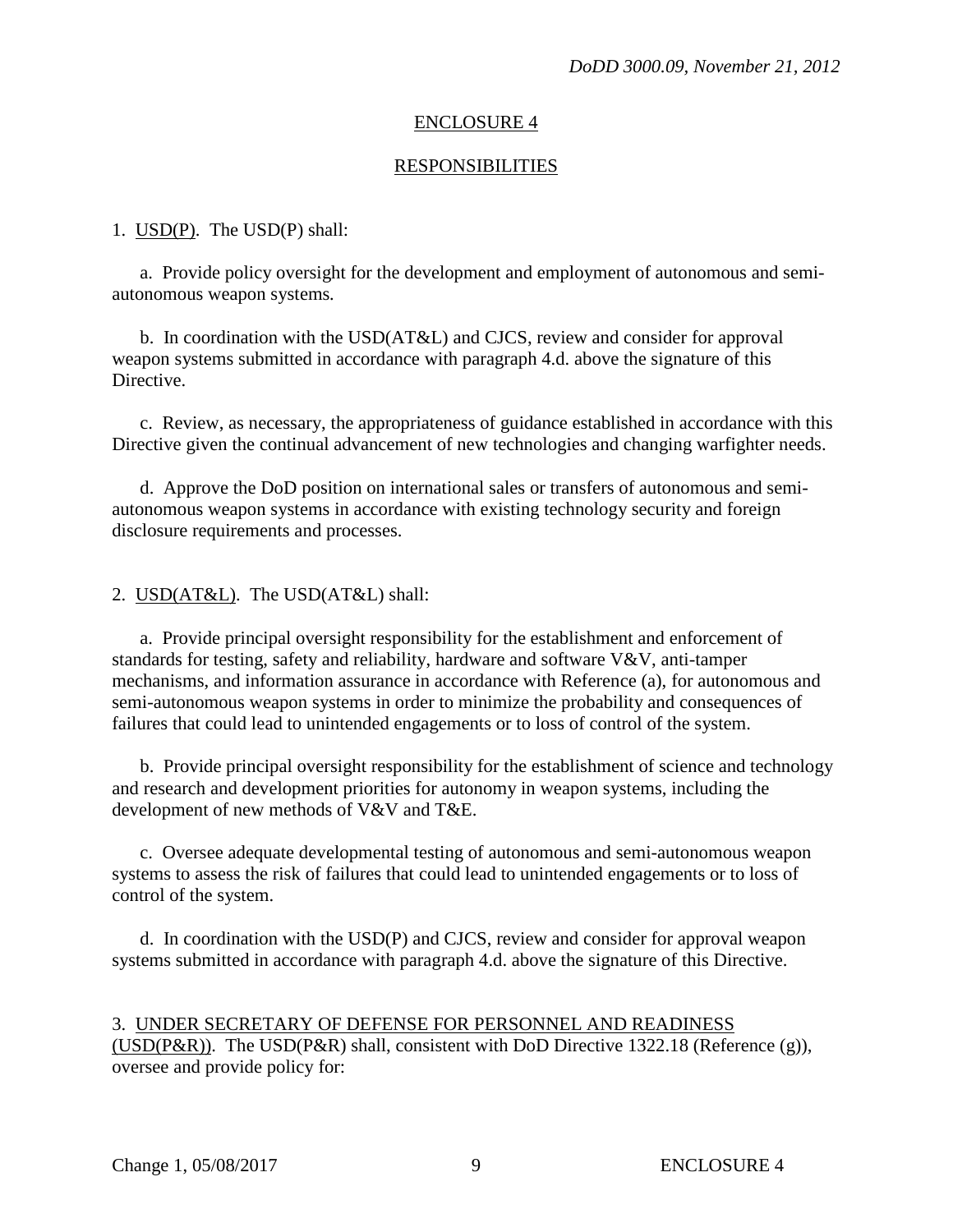a. Individual military training programs for the Total Force relating to autonomous and semi-autonomous weapon systems.

b. Individual and functional training programs for military personnel and the collective training programs of military units and staffs relating to autonomous and semi-autonomous weapon systems.

# 4. DOT&E. The DOT&E shall:

a. Provide principal oversight responsibility for the development of realistic operational T&E standards for semi-autonomous and autonomous weapon systems, including standards for T&E of any changes to the system following IOT&E, in accordance with subparagraph 4.a.(1) above the signature of this Directive and Enclosure 2.

b. Evaluate whether semi-autonomous and autonomous weapon systems under DOT&E oversight have met sufficient V&V and T&E in realistic operational conditions, including potential adversary action, in order to minimize the probability and consequences of failures that could lead to unintended engagements or to loss of control of the system to unauthorized parties.

5. GC, DoD. The GC, DoD, shall, in accordance with References (b), (c), (f), and, where applicable, Reference (d), provide for guidance in and coordination of legal reviews of weapon systems submitted in accordance with paragraph 4.d. above the signature of this Directive.

6. DEPARTMENT OF DEFENSE CHIEF INFORMATION OFFICER (DoD CIO). The DoD CIO, shall monitor, evaluate, and provide advice to the Secretary of Defense regarding information assurance for autonomous and semi-autonomous weapon systems, in accordance with subparagraph 4.a.(2)(a) above the signature of this Directive and Reference (a).

7. ASSISTANT TO THE SECRETARY OF DEFENSE FOR PUBLIC AFFAIRS (ATSD(PA)). The ATSD(PA) shall coordinate and approve guidance on public affairs matters concerning autonomous and semi-autonomous weapon systems and their use.

8. SECRETARIES OF THE MILITARY DEPARTMENTS; COMMANDER, U.S. SPECIAL OPERATIONS COMMAND (USSOCOM); AND THE HEADS OF THE DEFENSE AGENCIES AND DoD FIELD ACTIVITIES. The Secretaries of the Military Departments; the Commander, USSOCOM; and the Heads of the Defense Agencies and DoD Field Activities shall:

a. Develop and implement employment concepts, doctrine, experimentation strategies, TTPs, training, logistics support, V&V, anti-tamper mechanisms, physical hardware and software-level safeties, information assurance in accordance with Reference (a), and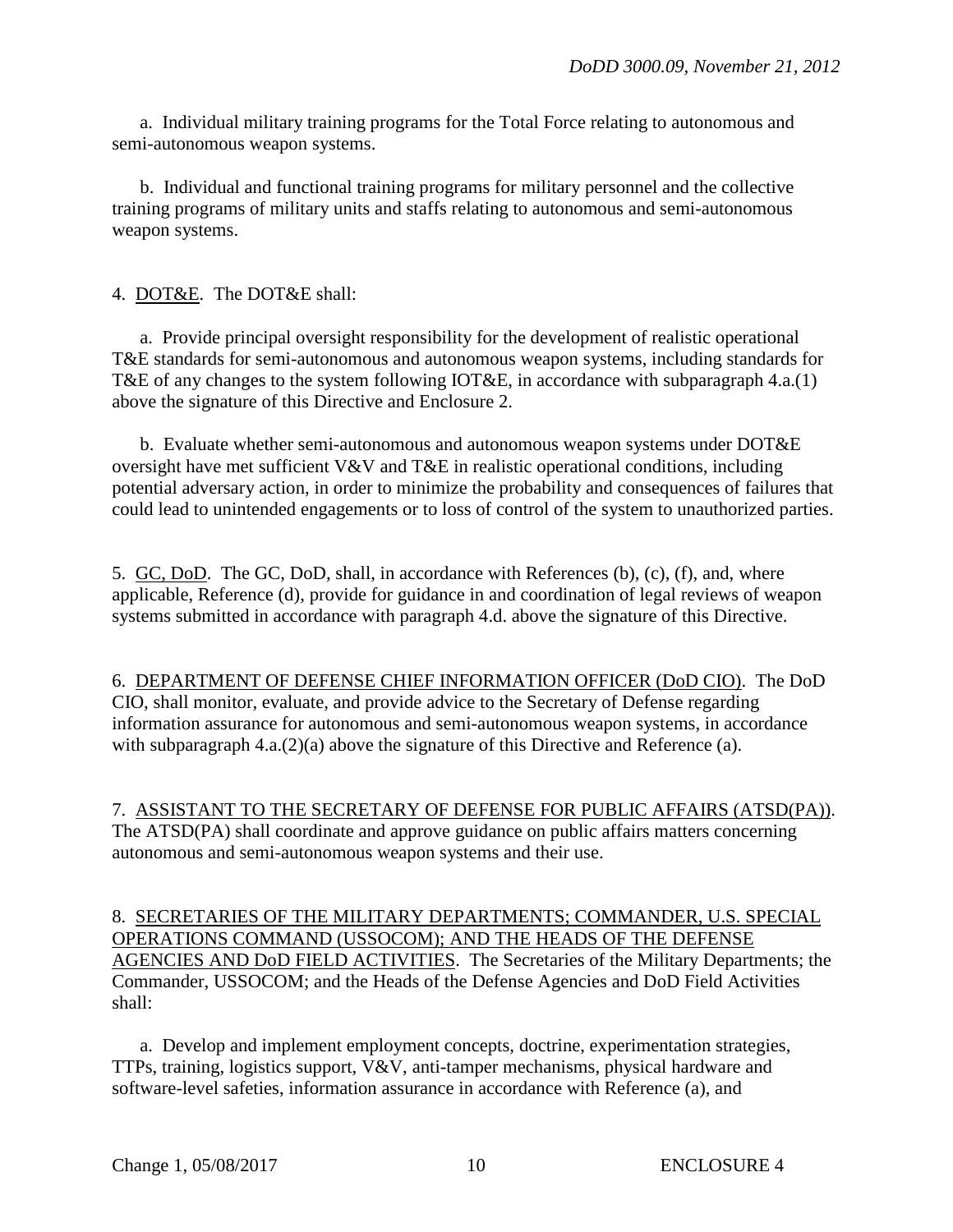developmental and operational T&E appropriate for autonomous and semi-autonomous weapon systems.

(1) Design autonomous and semi-autonomous weapon systems in such a manner as to minimize the probability and consequences of failures that could lead to unintended engagements or to loss of control of the system.

(2) Perform rigorous and realistic developmental and operational T&E and V&V, including T&E of any changes to the system following IOT&E, in accordance with subparagraph 4.a.(1) above the signature of this Directive and Enclosure 2.

(3) Design autonomous and semi-autonomous weapon systems with sufficient safeties, anti-tamper mechanisms, and information assurance in accordance with subparagraph 4.a.(2) above the signature of this Directive and Reference (a).

(4) Design human-machine interfaces for autonomous and semi-autonomous weapon systems to be readily understandable to trained operators, provide traceable feedback on system status, and provide clear procedures for trained operators to activate and deactivate system functions, in accordance with subparagraph 4.a.(3) above the signature of this Directive.

(5) Certify that operators of autonomous and semi-autonomous weapon systems have been trained in system capabilities, doctrine, and TTPs in order to exercise appropriate levels of human judgment in the use of force and employ systems with appropriate care and in accordance with the law of war, applicable treaties, weapon system safety rules, and applicable ROE.

(6) Establish and periodically review training, TTPs, and doctrine for autonomous and semi-autonomous weapon systems to ensure operators and commanders understand the functioning, capabilities, and limitations of a system's autonomy in realistic operational conditions, including as a result of possible adversary actions.

b. Ensure that legal reviews of autonomous and semi-autonomous weapon systems are conducted in accordance with References (b), (c), (f) and, where applicable, Reference (d). Legal reviews should ensure consistency with all applicable domestic and international law and, in particular, the law of war.

c. Consider for support only those autonomous and semi-autonomous weapon systems that are technically feasible and that conform to this Directive. Submit to the USD(P), USD(AT&L), and CJCS for review, in accordance with paragraph 4.d. above the signature of this Directive, any autonomous or semi-autonomous weapon system intended to be used in a manner that falls outside the policies in subparagraphs 4.c.(1) through 4.c.(3) above the signature of this Directive before a decision to enter into formal development and again before fielding of any such system.

9. CJCS. The CJCS shall: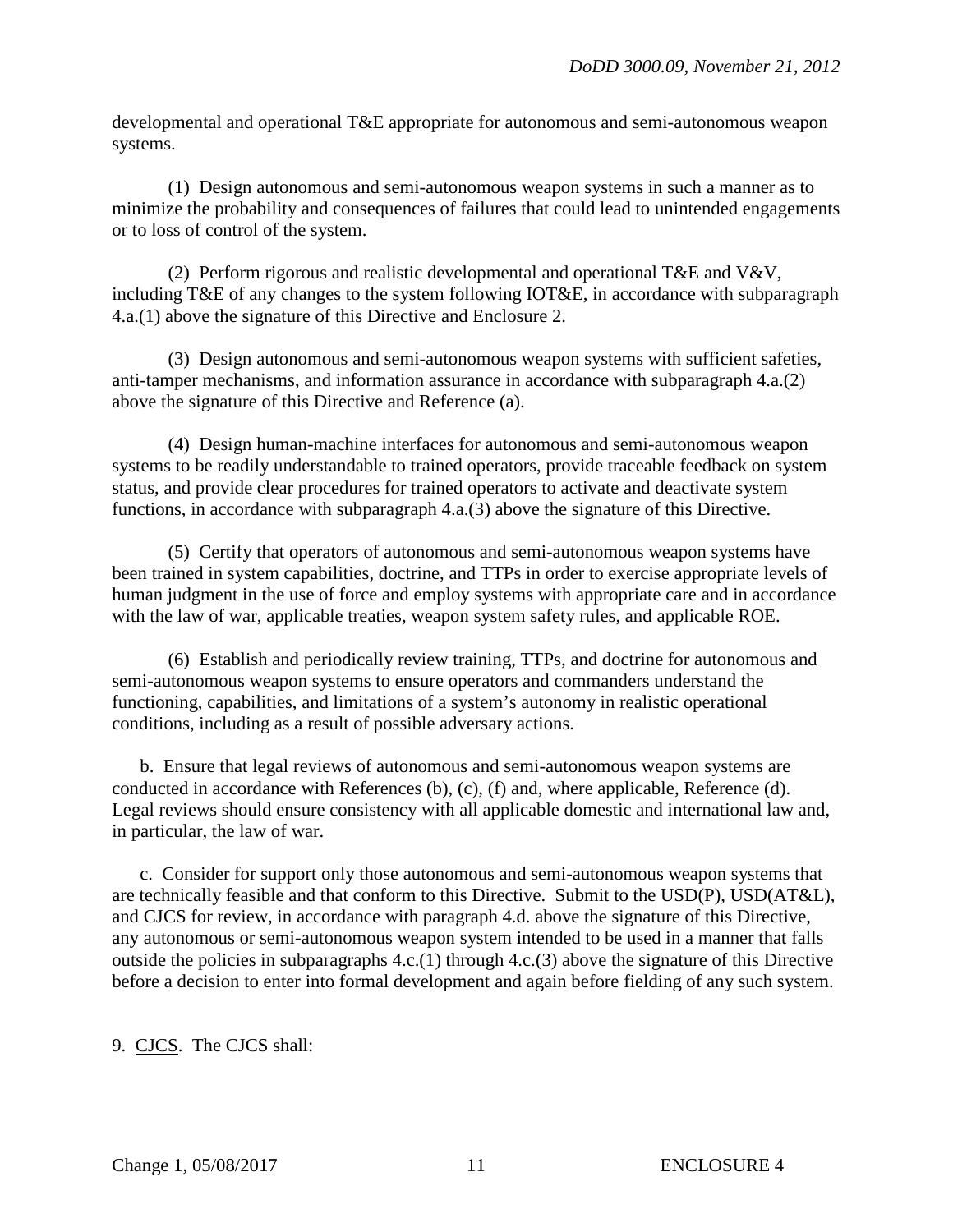a. Advise the Secretary of Defense on the capability needs and employment of autonomous and semi-autonomous weapon systems.

b. Assess military requirements for autonomous and semi-autonomous weapon systems, including applicable key performance parameters and key system attributes.

c. Develop and publish joint doctrine, as appropriate, to incorporate emerging capabilities of autonomous and semi-autonomous weapon systems.

d. In coordination with the USD(P) and USD(AT&L), review and consider for approval autonomous weapon systems submitted in accordance with paragraph 4.d. above the signature of this Directive.

## 10. COMMANDERS OF THE COMBATANT COMMANDS. The Commanders of the Combatant Commands shall:

a. Use autonomous and semi-autonomous weapon systems in accordance with this Directive and in a manner consistent with their design, testing, certification, operator training, doctrine, TTPs, and approval as autonomous or semi-autonomous systems.

b. Employ autonomous and semi-autonomous weapon systems with appropriate care and in accordance with the law of war, applicable treaties, weapon system safety rules, and applicable ROE, in accordance with paragraph 4.b. above the signature of this Directive.

c. Ensure that weapon systems are not employed or modified to operate in a manner that falls outside the policies in subparagraphs  $4.c.(1)$  through  $4.c.(3)$  above the signature of this Directive without specific approval in accordance with paragraph 4.d. above the signature of this Directive.

d. Integrate autonomous and semi-autonomous weapon systems into operational mission planning.

e. Through the CJCS, identify warfighter priorities and operational needs that may be met by autonomous and semi-autonomous weapon systems.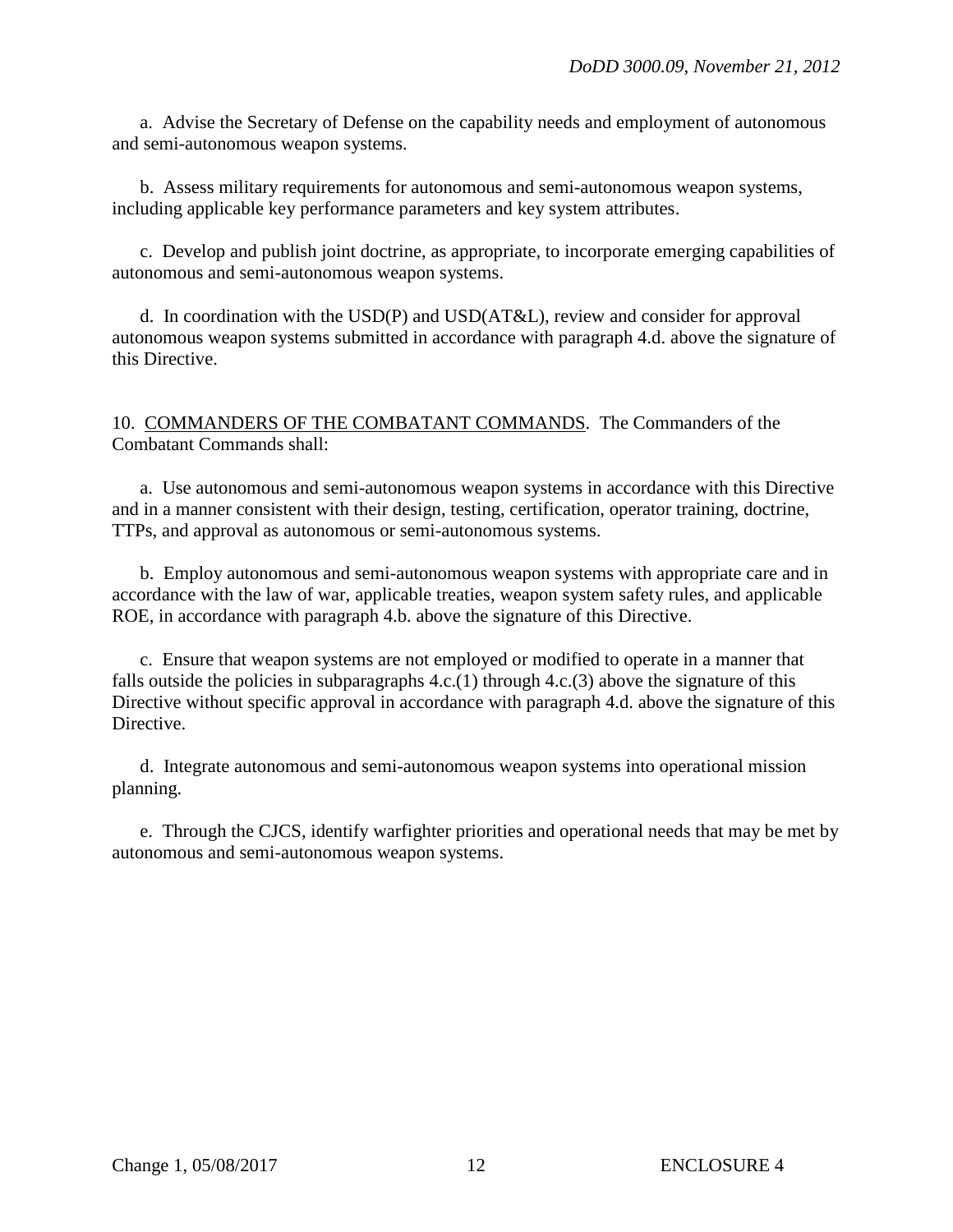## GLOSSARY

# PART I. ABBREVIATIONS AND ACRONYMS

| ATSD(PA)                                             | Assistant to the Secretary of Defense for Public Affairs                                                                                                                                                    |
|------------------------------------------------------|-------------------------------------------------------------------------------------------------------------------------------------------------------------------------------------------------------------|
| <b>CJCS</b>                                          | Chairman of the Joint Chiefs of Staff                                                                                                                                                                       |
| DoD CIO<br>DOT&E                                     | Department of Defense Chief Information Officer<br>Director of Operational Test and Evaluation                                                                                                              |
| GC, DoD                                              | General Counsel of the Department of Defense                                                                                                                                                                |
| IOT&E                                                | initial operational test and evaluation                                                                                                                                                                     |
| <b>ROE</b>                                           | rules of engagement                                                                                                                                                                                         |
| T&E<br><b>TTP</b>                                    | test and evaluation<br>tactics, techniques, and procedures                                                                                                                                                  |
| USD(AT&L)<br>USD(P)<br>$USD(P\&R)$<br><b>USSOCOM</b> | Under Secretary of Defense for Acquisition, Technology, and Logistics<br>Under Secretary of Defense for Policy<br>Under Secretary of Defense for Personnel and Readiness<br>U.S. Special Operations Command |
| V&V                                                  | verification and validation                                                                                                                                                                                 |

# PART II. DEFINITIONS

These terms and their definitions are for the purpose of this Directive.

automated regression testing. A type of regression testing that uses testing tools and repeatable test scripts.

autonomous weapon system. A weapon system that, once activated, can select and engage targets without further intervention by a human operator. This includes human-supervised autonomous weapon systems that are designed to allow human operators to override operation of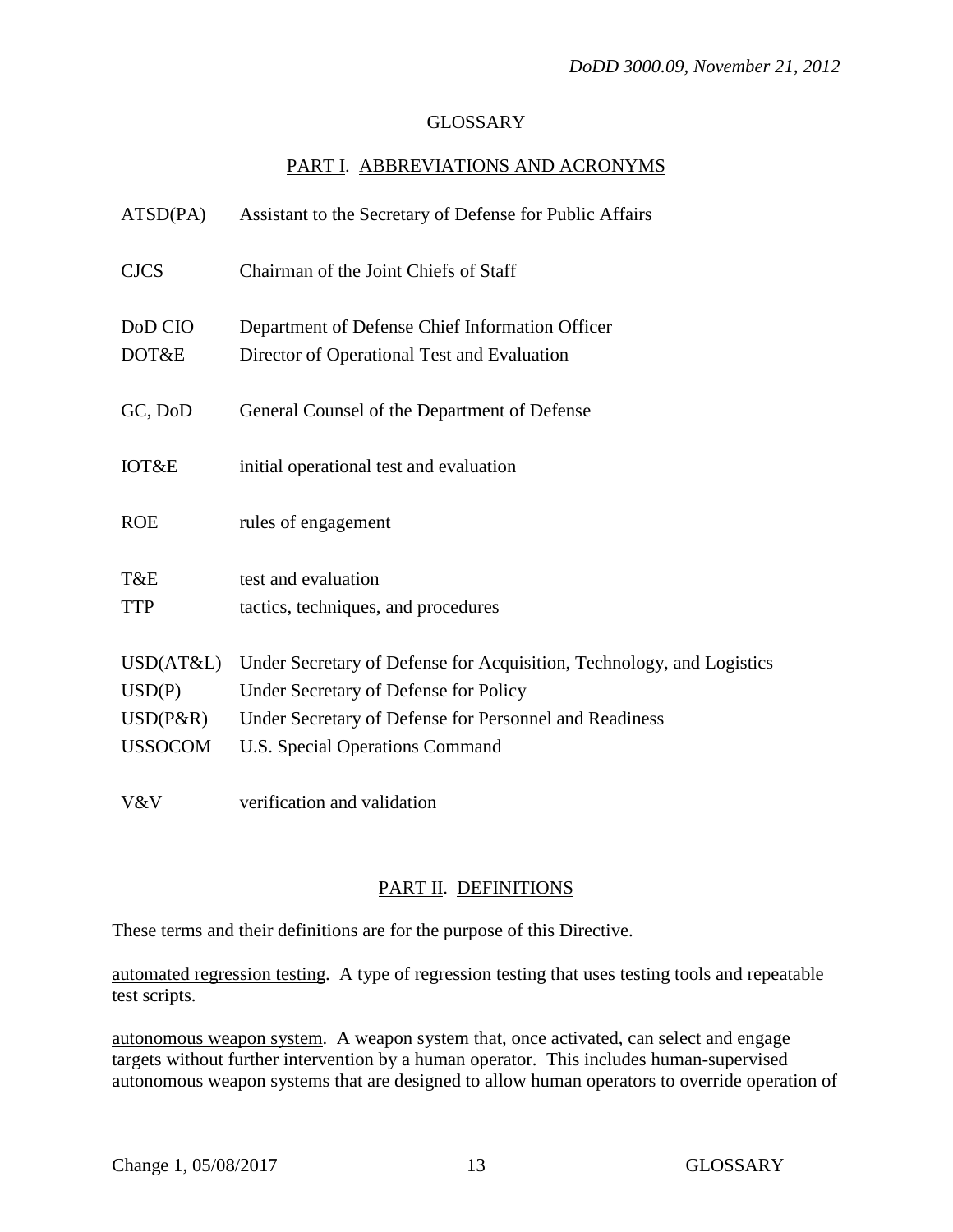the weapon system, but can select and engage targets without further human input after activation.

electronic attack. Division of electronic warfare involving the use of electromagnetic energy, directed energy, or antiradiation weapons to attack personnel, facilities, or equipment with the intent of degrading, neutralizing, or destroying enemy combat capability and is considered a form of fires.

failures. An actual or perceived degradation or loss of intended functionality or inability of the system to perform as intended or designed. Failures can result from a number of causes, including, but not limited to, human error, human-machine interaction failures, malfunctions, communications degradation, software coding errors, enemy cyber attacks or infiltration into the industrial supply chain, jamming, spoofing, decoys, other enemy countermeasures or actions, or unanticipated situations on the battlefield.

human-supervised autonomous weapon system. An autonomous weapon system that is designed to provide human operators with the ability to intervene and terminate engagements, including in the event of a weapon system failure, before unacceptable levels of damage occur.

operating state. A variable or vector reflecting the status of the system.

operator. A person who operates a weapon system.

regression testing. A type of software testing that seeks to uncover new deficiencies (i.e., regressions) in the existing functional and non-functional areas of a system created by changes to the software, including enhancements, patches, emergency transports, or configuration changes.

semi-autonomous weapon system. A weapon system that, once activated, is intended to only engage individual targets or specific target groups that have been selected by a human operator. This includes:

Semi-autonomous weapon systems that employ autonomy for engagement-related functions including, but not limited to, acquiring, tracking, and identifying potential targets; cueing potential targets to human operators; prioritizing selected targets; timing of when to fire; or providing terminal guidance to home in on selected targets, provided that human control is retained over the decision to select individual targets and specific target groups for engagement.

"Fire and forget" or lock-on-after-launch homing munitions that rely on TTPs to maximize the probability that the only targets within the seeker's acquisition basket when the seeker activates are those individual targets or specific target groups that have been selected by a human operator.

state transition matrix. A matrix that characterizes the ability of a system to transition from one operating state to another.